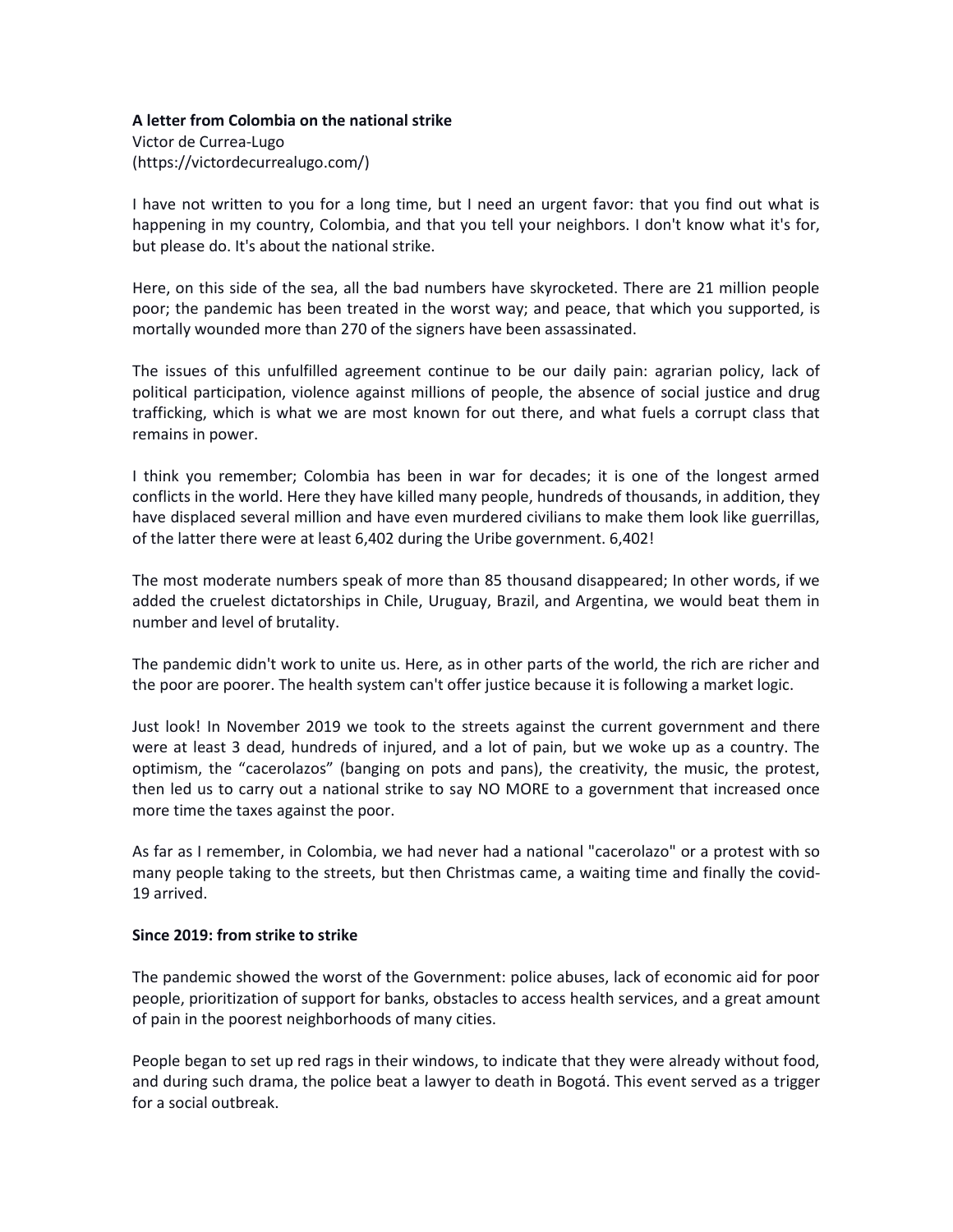I tell you that between September 9 and 10, 2020, people burned dozens of police stations (which we call here CAI) and it wasn't in a vandalism plan or an urban guerrilla action. They were people tired of abuse, mistreatment, and disrespect by the police, which in turn symbolized the abuse, mistreatment, and disrespect of the elites towards poor people. In those events, there were 13 dead and more than 400 injured.

Now, on April 28, 2021, we returned to the streets because the Government has tried to introduce us third tax reform, to continue squeezing us, taking away from the poorest the little they have with the excuse of the pandemic and without impact to those who have almost everything. But the people were not listened to, but busted, beaten, outraged, and raped.

Every moment, videos come to me where policemen without any justification shoot at civilians, attack them, or capture them randomly. As if that were not enough, this corrupt government has decided to spend 263,163,000 dollars on warplanes.

Here we have some institutions of the Public Ministry to precisely control the Government, such as the Attorney General's Office, the Comptroller's Office, and the Ombudsman's Office. But these institutions, like the Prosecutor's Office, are in the hands of the president's friends and there is no hope that they will act fairly.

Namely, so as not to get you bored more, this is the sum of a clientelist policy of some elites that feed on paramilitary groups and gangsters against a people that suffers one of the largest social gaps in the world, as economic reports say. There is not an iota of exaggeration in saying that there is a clear class struggle in Colombia, but as one billionaire in the United States said, the rich are winning it.

## **And the war against the people continues**

Now, at this very moment that I am writing to you, you can hear the sirens in the streets, from the ambulances, from the police cars, the blades of the helicopters, the screams in the streets, the casseroles in the windows. I do not know if you can imagine it, it is like a military coup without the facade of a military coup.

The violence is not just from these days, only this year there are 32 massacres throughout the country and during the first two years of the current government, 573 social leaders and human rights defenders had already murdered.

In Pasto, for example, they converted a sports center into a detention center. There is at least one woman who has been raped by the police and numerous cases of people who have lost their eyes as a result of the police actions, were wounded by gunshots, and countless people who are disappearing.

Here we are alone, the international community, like the Lima Group, which is so concerned about what is happening in Venezuela, has not said anything about what is happening in Colombia and is not going to say it either. The United States, which believes itself to be the guardian of the world's democracy, has also kept silent and Joe Biden, who for many naive people was hope, doesn't speak out.